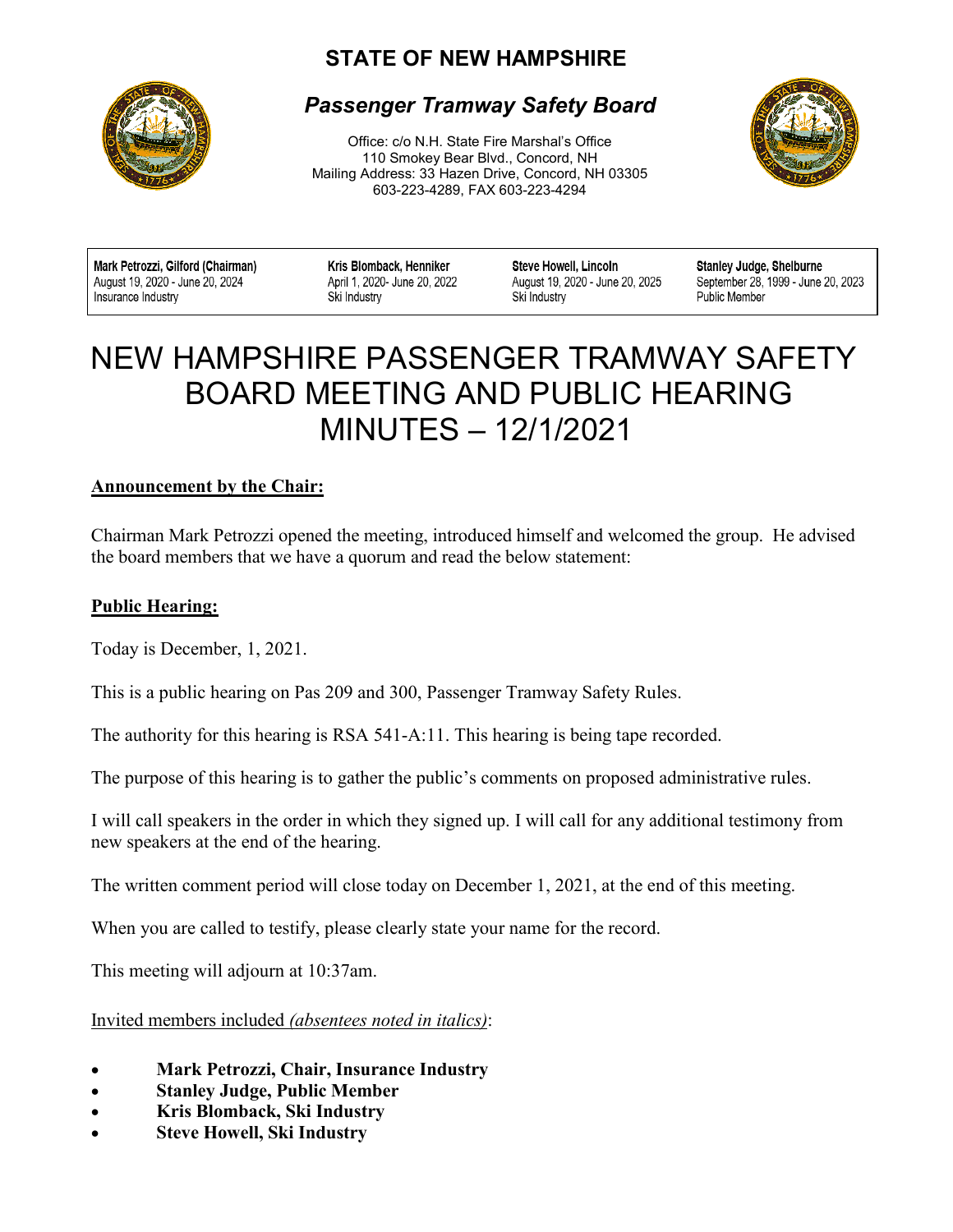**Other Attendees:** Members from the Department of Safety - Catherine Goff, Nancy Ettelson, Scot Woolfenden, Briggs Lockwood, Cara Meeker and Marta Modigliani. Also in attendance were members from the industry having an interest in today's meeting – Ashvin Ghurburrun, Joe Gill, Shawn Pelchat, Zack Kennedy, Deirdre Riley and Justin Preisendorfer.

**Order of Business**: Called to order at 10:07am.

**Board Member Packets Included:** Agenda for the December 1, 2021 meeting, draft minutes from the October 12, 2021 meeting, copies of the Pas 209 and Pas 300.

**On a Motion:** Kris Blomback motioned to accept the minutes of October 12, 2021. Steve Howell 2<sup>nd</sup> the motion. All in Favor. Motion Carried.

### **Old Business:**

#### **a.) Application for Construction, TowPro: Application for the TP10 (10 HP) model to be used as a demo**

William Mayo had addressed the board on October 12, 2021, and advised that he would like to move forward on demoing a portable rope tow system around various locations throughout NH for the 2021- 2022 season. At this past meeting, Mr. Mayo identified changes/upgrades incorporated into this portable system. These changes were a result of suggestions provided by tramway board members at a prior demonstration.

During the meeting of October 12, 2021, the board advised TowPro that they could not provide input or take action on their application as the application omited a sign off by a NH P.E. It was later realized that the application would be acceptable as is and P.E. sign off is not required for this particular application.

In an effort to have this proposal revisited, State Inspector Briggs Lockwood addressed the Board advising of current rules and process that allows the TowPro application to go forward. In NH, and contrary to the Boards initial decision, Inspector Lockwood brought to the Boards attention the fact that fiber rope tow equipment does not require a NH P.E. sign off. In this case, an engineer form another state (UT) has assessed the fiber rope tow equipment, and although a P.E. sign off is not needed this sign off supports the application.

**On a Motion:** Steve Howell motioned that the Board review and approve TowPro's application. Kris Blomback 2nd the motion. All in favor. Motion carried.

#### **b.) Discussion of Work Carriers for aerial lifts**

Discussion tabled. At this time, the Board is not yet ready to discuss work carrier proposed standards. This agenda item will be revisited at a future meeting.

## **New Business:**

Inspector Lockwood addressed the Board and spoke about an opportunity, recently brought to his attention, for Wildcat Ski Area. This opportunity will allow the ski area to replace chairs on their